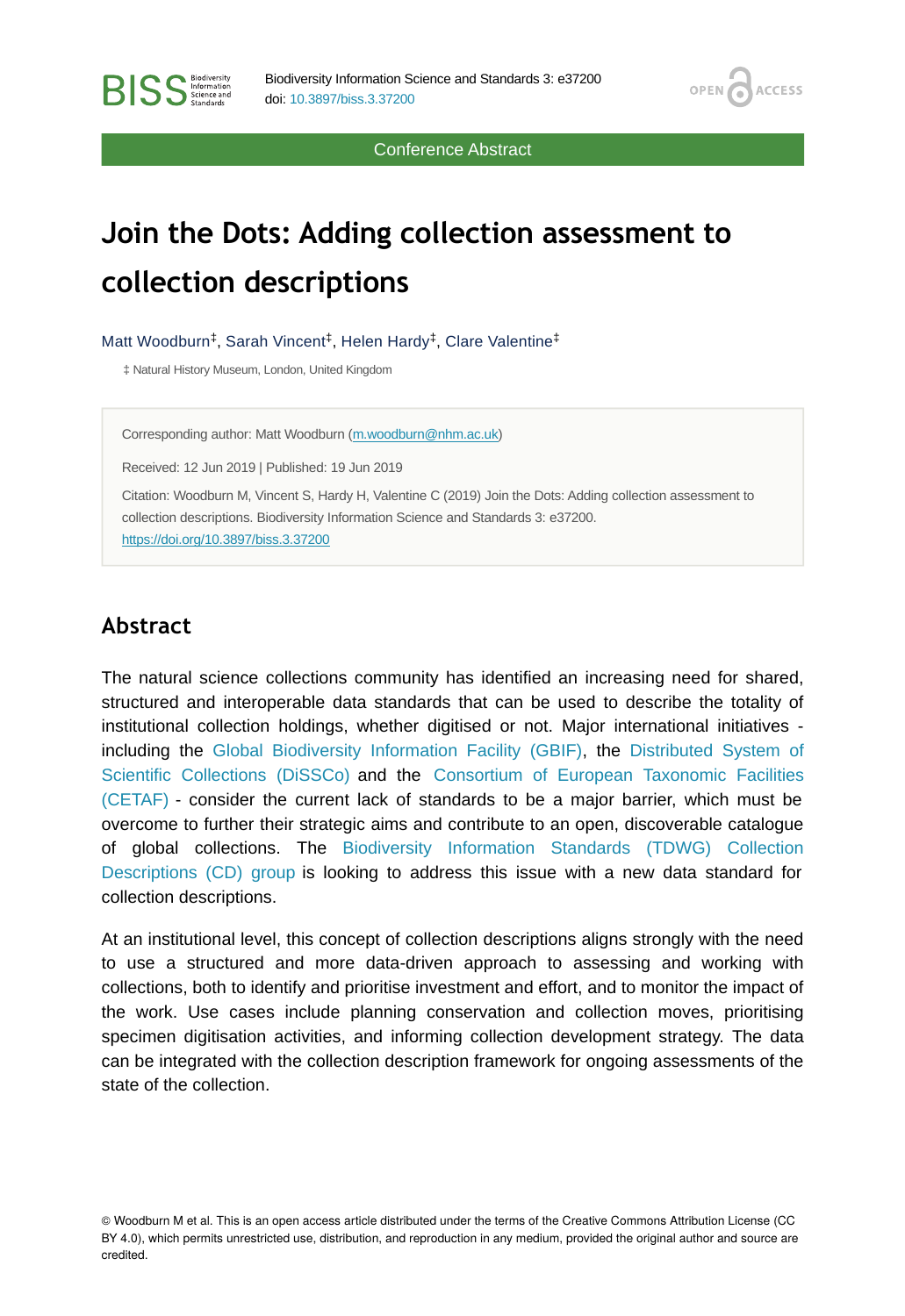This approach was pioneered with the 'Move the Dots' methodology by the Smithsonian National Museum of Natural History, started in 2009 and run annually since. The collection is broken down into several hundred discrete subcollections, for each of which the number of objects was estimated and a numeric rank allocated according to a range of assessment criteria. This method has since been adopted by several other institutions, including Naturalis Biodiversity Centre, Museum für Naturkunde and Natural History Museum, London (NHM).

First piloted in 2016, and now implemented as a core framework, the NHM's adaptation, 'Join the Dots', divides the collection into approximately 2,600 'collection units'. The breakdown uses formal controlled lists and hierarchies, primarily taxonomy, type of object, storage location and (where relevant) stratigraphy, which are mapped to external authorities such as the Catalogue of Life and Paleobiology Database. The collection breakdown is enhanced with estimations of number of items, and ranks from 1 to 5 for each collection unit against 17 different criteria. These are grouped into four categories of 'Condition', 'Information' (including digital records), 'Importance and Significance' and 'Outreach'.

Although requiring significant time investment from collections staff to provide the estimates and assessments, this methodology has yielded a rich dataset that supports both discoverability (collection descriptions) and management (collection assessment). Links to further datasets about the building infrastructure and environmental conditions also make it into a powerful resource for planning activities such as collections moves, pest monitoring and building work. We have developed dynamic dashboards to provide rich visualisations for exploring, analysing and communicating the data. As an ongoing, embedded activity for collections staff, there will also be a build-up of historical data going forward, enabling us to see trends, track changes to the collection, and measure the impact of projects and events.

The concept of Join the Dots also offers a generic, institution-agnostic model for enhancing the collection description framework with additional metrics that add value for strategic management and resourcing of the collection. In the design and implementation, we've faced challenges that should be highly relevant to the TDWG CD group, such as managing the dynamic breakdown of collections across multiple dimensions. We also face some that are yet to be resolved, such as a robust model for managing the evolving dataset over time. We intend to contribute these use cases into the development of the new TDWG data standard and be an early adopter and reference case. We envisage that this could constitute a common model that, where resources are available, provides the ability to add greater depth and utility to the world catalogue of collections.

#### **Keywords**

collection descriptions, collection assessment, natural history collections, assessment criteria, natural history museum